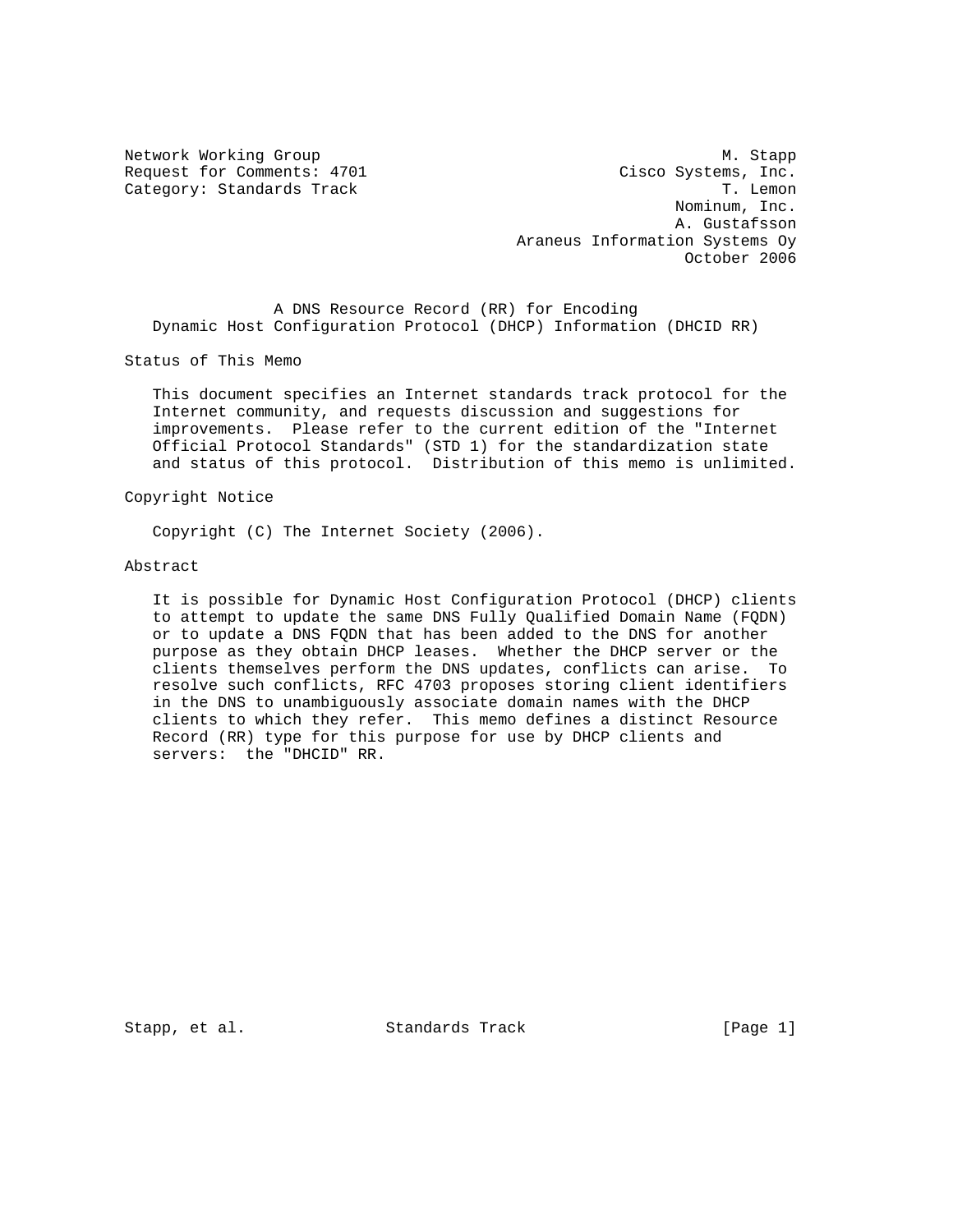| 2 <sub>1</sub> |                                           |
|----------------|-------------------------------------------|
| $\mathcal{R}$  |                                           |
|                |                                           |
|                | DHCID Presentation Format 4<br>3.2.       |
|                | 3.3. The DHCID RR Identifier Type Codes 4 |
|                |                                           |
|                |                                           |
|                |                                           |
|                |                                           |
|                |                                           |
|                |                                           |
|                |                                           |
|                |                                           |
|                |                                           |
| $\overline{4}$ |                                           |
| 5.             |                                           |
| б.             |                                           |
| $7^{\circ}$    |                                           |
| 8.             |                                           |
| 9              |                                           |
|                |                                           |
|                |                                           |
|                |                                           |

Stapp, et al. Standards Track [Page 2]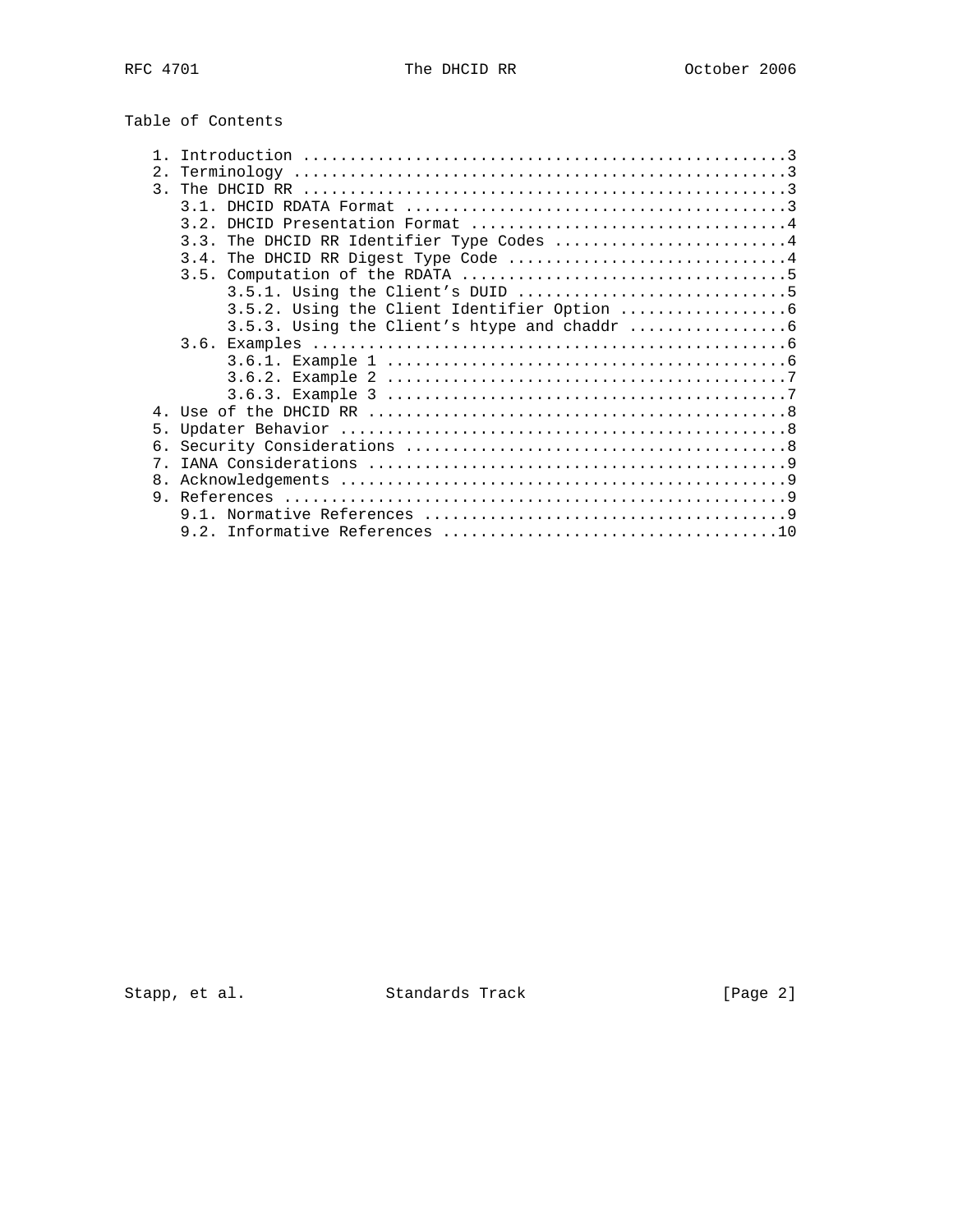### 1. Introduction

 A set of procedures to allow DHCP [7] [11] clients and servers to automatically update the DNS ([3], [4]) is proposed in [1].

 Conflicts can arise if multiple DHCP clients wish to use the same DNS name or a DHCP client attempts to use a name added for another purpose. To resolve such conflicts, [1] proposes storing client identifiers in the DNS to unambiguously associate domain names with the DHCP clients using them. In the interest of clarity, it is preferable for this DHCP information to use a distinct RR type. This memo defines a distinct RR for this purpose for use by DHCP clients or servers: the "DHCID" RR.

 In order to obscure potentially sensitive client identifying information, the data stored is the result of a one-way SHA-256 hash computation. The hash includes information from the DHCP client's message as well as the domain name itself, so that the data stored in the DHCID RR will be dependent on both the client identification used in the DHCP protocol interaction and the domain name. This means that the DHCID RDATA will vary if a single client is associated over time with more than one name. This makes it difficult to 'track' a client as it is associated with various domain names.

2. Terminology

 The key words "MUST", "MUST NOT", "REQUIRED", "SHALL", "SHALL NOT", "SHOULD", "SHOULD NOT", "RECOMMENDED", "MAY", and "OPTIONAL" in this document are to be interpreted as described in [2].

3. The DHCID RR

 The DHCID RR is defined with mnemonic DHCID and type code 49. The DHCID RR is only defined in the IN class. DHCID RRs cause no additional section processing.

### 3.1. DHCID RDATA Format

 The RDATA section of a DHCID RR in transmission contains RDLENGTH octets of binary data. The format of this data and its interpretation by DHCP servers and clients are described below.

 DNS software should consider the RDATA section to be opaque. DHCP clients or servers use the DHCID RR to associate a DHCP client's identity with a DNS name, so that multiple DHCP clients and servers may deterministically perform dynamic DNS updates to the same zone. From the updater's perspective, the DHCID resource record RDATA consists of a 2-octet identifier type, in network byte order,

Stapp, et al. Standards Track [Page 3]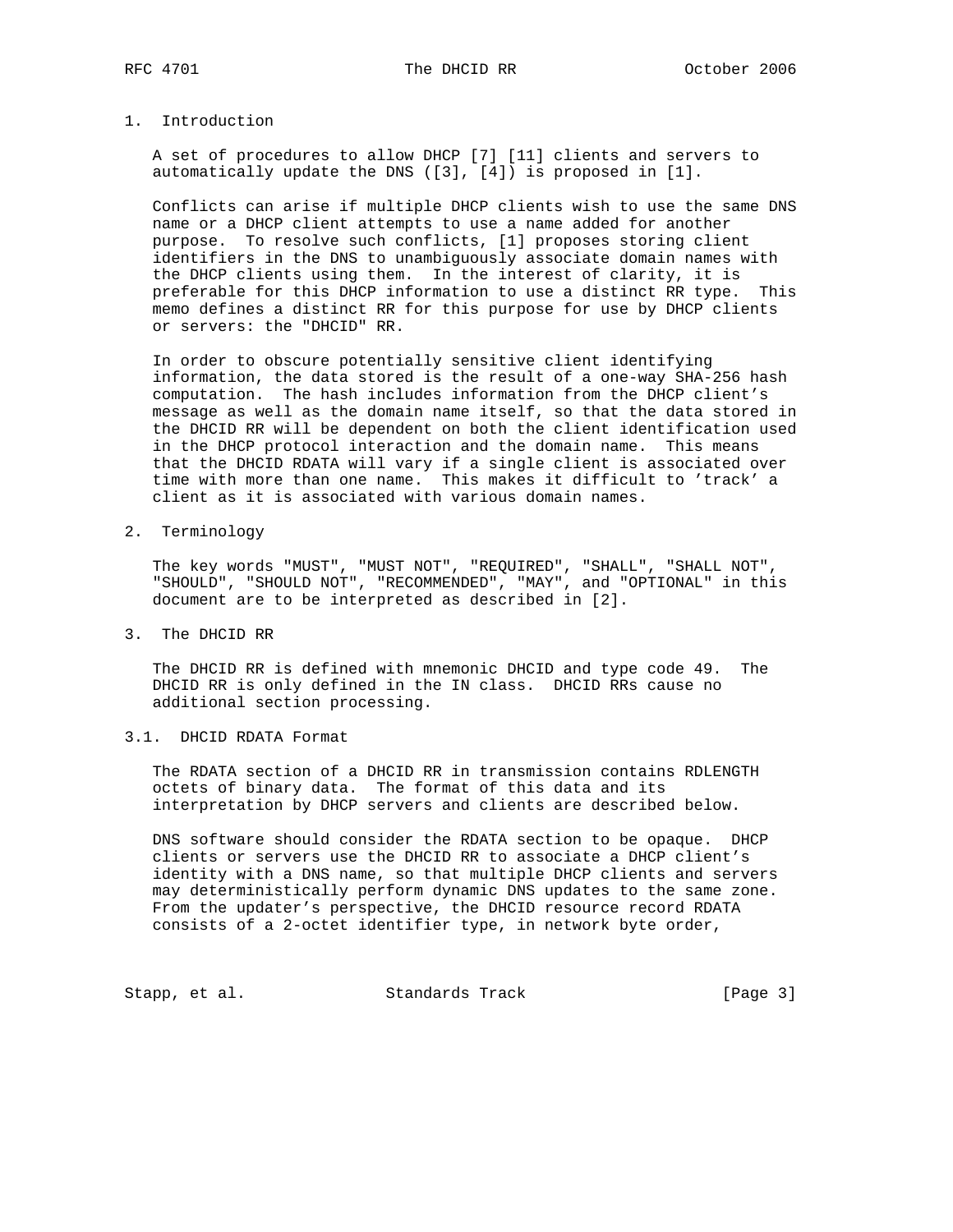followed by a 1-octet digest type, followed by one or more octets representing the actual identifier:

| < 2 octets > | Identifier type code                   |
|--------------|----------------------------------------|
| < 1 octet >  | Digest type code                       |
| < n octets > | Digest (length depends on digest type) |

### 3.2. DHCID Presentation Format

 In DNS master files, the RDATA is represented as a single block in base-64 encoding identical to that used for representing binary data in [8], Section 3. The data may be divided up into any number of white-space-separated substrings, down to single base-64 digits, which are concatenated to form the complete RDATA. These substrings can span lines using the standard parentheses.

3.3. The DHCID RR Identifier Type Codes

 The DHCID RR Identifier Type Code specifies what data from the DHCP client's request was used as input into the hash function. The identifier type codes are defined in a registry maintained by IANA, as specified in Section 7. The initial list of assigned values for the identifier type code and that type's identifier is:

| Identifier Type<br>Code     | Identifier                                                                                                                                                                   |
|-----------------------------|------------------------------------------------------------------------------------------------------------------------------------------------------------------------------|
| $0 \times 0000$             | The 1-octet 'htype' followed by 'hlen' octets<br>of 'chaddr' from a DHCPv4 client's DHCPREOUEST<br>$[7]$ .                                                                   |
| $0 \times 0001$             | The data octets (i.e., the Type and<br>Client-Identifier fields) from a DHCPv4<br>client's Client Identifier option [10].                                                    |
| $0 \times 0002$             | The client's DUID (i.e., the data octets of a<br>DHCPv6 client's Client Identifier option [11]<br>or the DUID field from a DHCPv4 client's<br>Client Identifier option [6]). |
| $0x0003 - 0xfffe$<br>0xffff | Undefined; available to be assigned by IANA.<br>Undefined; RESERVED.                                                                                                         |

#### 3.4. The DHCID RR Digest Type Code

 The DHCID RR Digest Type Code is an identifier for the digest algorithm used. The digest is calculated over an identifier and the canonical FQDN as described in the next section.

Stapp, et al. Standards Track [Page 4]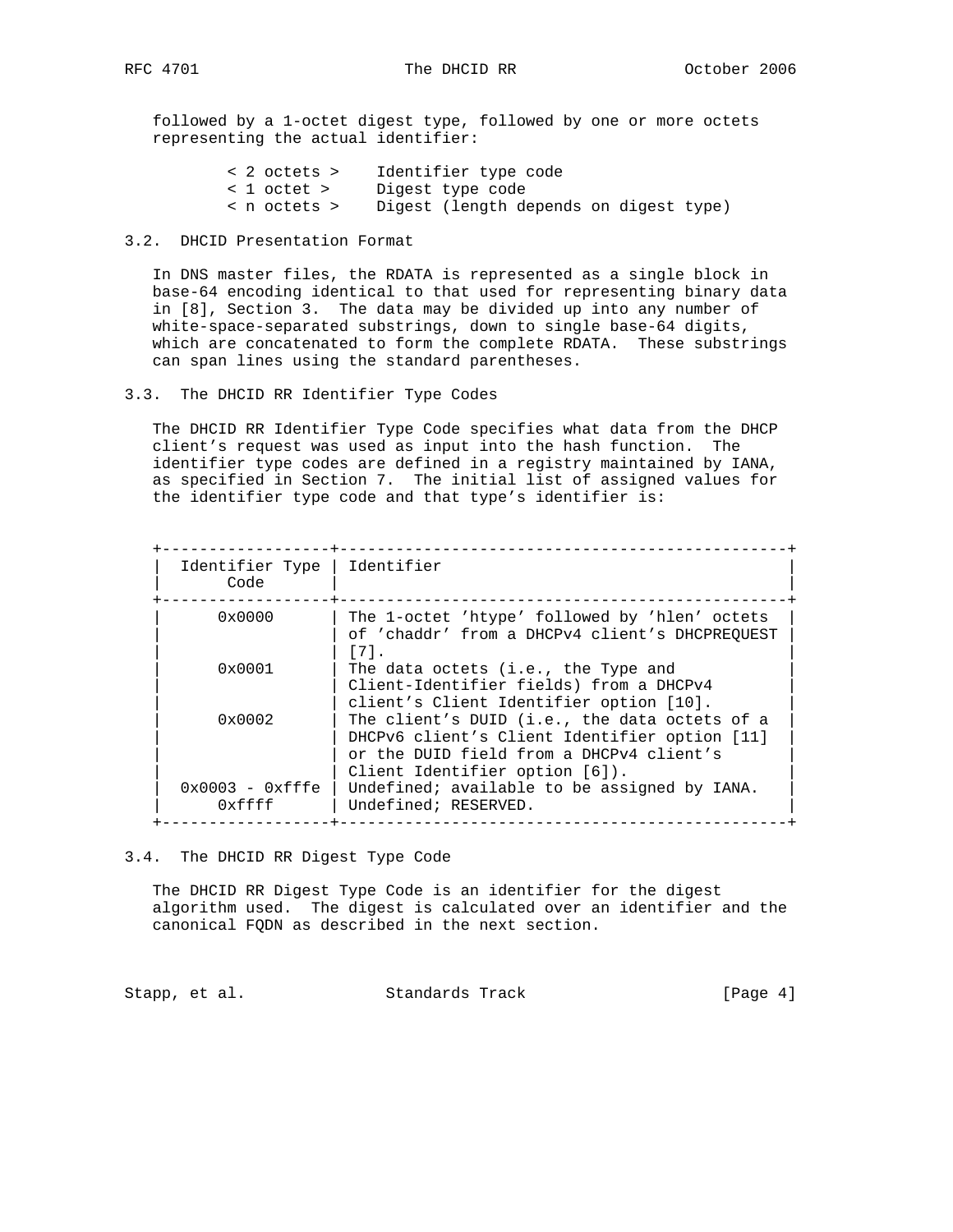The digest type codes are defined in a registry maintained by IANA, as specified in Section 7. The initial list of assigned values for the digest type codes is: value 0 is reserved, and value 1 is SHA-256. Reserving other types requires IETF standards action. Defining new values will also require IETF standards action to document how DNS updaters are to deal with multiple digest types.

3.5. Computation of the RDATA

 The DHCID RDATA is formed by concatenating the 2-octet identifier type code with variable-length data.

 The RDATA for all type codes other than 0xffff, which is reserved for future expansion, is formed by concatenating the 2-octet identifier type code, the 1-octet digest type code, and the digest value (32 octets for SHA-256).

< identifier-type > < digest-type > < digest >

The input to the digest hash function is defined to be:

digest = SHA-256(< identifier > < FQDN >)

 The FQDN is represented in the buffer in the canonical wire format as described in [9], Section 6.2. The identifier type code and the identifier are related as specified in Section 3.3: the identifier type code describes the source of the identifier.

 A DHCPv4 updater uses the 0x0002 type code if a Client Identifier option is present in the DHCPv4 messages and it is encoded as specified in [6]. Otherwise, the updater uses 0x0001 if a Client Identifier option is present, and 0x0000 if not.

A DHCPv6 updater always uses the 0x0002 type code.

3.5.1. Using the Client's DUID

 When the updater is using the Client's DUID (either from a DHCPv6 Client Identifier option or from a portion of the DHCPv4 Client Identifier option encoded as specified in [6]), the first two octets of the DHCID RR MUST be 0x0002, in network byte order. The third octet is the digest type code (1 for SHA-256). The rest of the DHCID RR MUST contain the results of computing the SHA-256 hash across the octets of the DUID followed by the FQDN.

Stapp, et al. Standards Track [Page 5]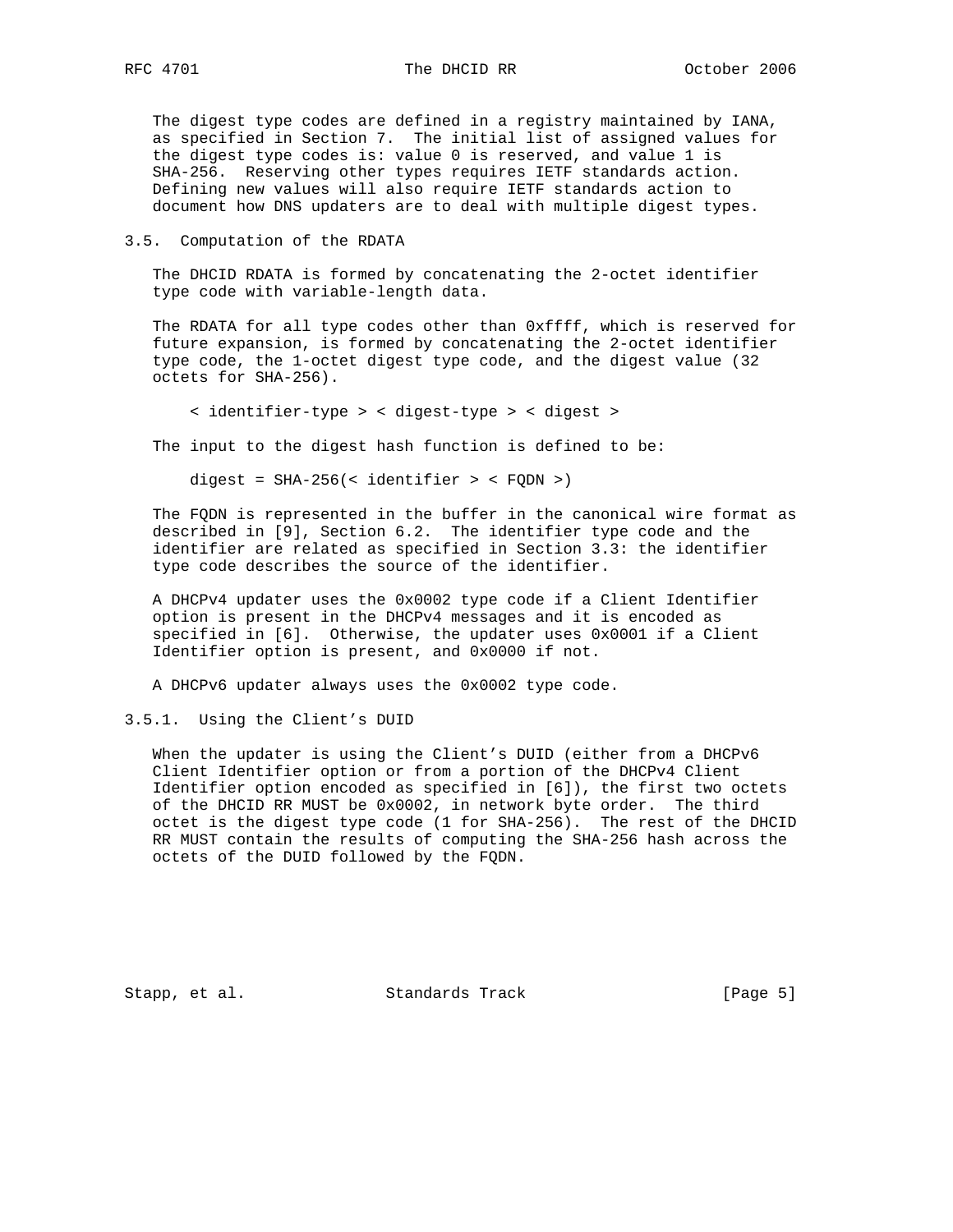# 3.5.2. Using the Client Identifier Option

 When the updater is using the DHCPv4 Client Identifier option sent by the client in its DHCPREQUEST message, the first two octets of the DHCID RR MUST be 0x0001, in network byte order. The third octet is the digest type code (1 for SHA-256). The rest of the DHCID RR MUST contain the results of computing the SHA-256 hash across the data octets (i.e., the Type and Client-Identifier fields) of the option, followed by the FQDN.

### 3.5.3. Using the Client's htype and chaddr

 When the updater is using the client's link-layer address as the identifier, the first two octets of the DHCID RDATA MUST be zero. The third octet is the digest type code (1 for SHA-256). To generate the rest of the resource record, the updater computes a one-way hash using the SHA-256 algorithm across a buffer containing the client's network hardware type, link-layer address, and the FQDN data. Specifically, the first octet of the buffer contains the network hardware type as it appeared in the DHCP 'htype' field of the client's DHCPREQUEST message. All of the significant octets of the 'chaddr' field in the client's DHCPREQUEST message follow, in the same order in which the octets appear in the DHCPREQUEST message. The number of significant octets in the 'chaddr' field is specified in the 'hlen' field of the DHCPREQUEST message. The FQDN data, as specified above, follows.

#### 3.6. Examples

#### 3.6.1. Example 1

 A DHCP server allocates the IPv6 address 2001:DB8::1234:5678 to a client that included the DHCPv6 client-identifier option data 00:01: 00:06:41:2d:f1:66:01:02:03:04:05:06 in its DHCPv6 request. The server updates the name "chi6.example.com" on the client's behalf and uses the DHCP client identifier option data as input in forming a DHCID RR. The DHCID RDATA is formed by setting the two type octets to the value 0x0002, the 1-octet digest type to 1 for SHA-256, and performing a SHA-256 hash computation across a buffer containing the 14 octets from the client-id option and the FQDN (represented as specified in Section 3.5).

| chi6.example.com. | AAAA  | 2001:DB8::1234:5678                 |
|-------------------|-------|-------------------------------------|
| chi6.example.com. | DHCID | ( AAIBY2/AuCccqoJbsaxcOc9TUapptP691 |
|                   |       | OjxfNuVAA2kjEA= )                   |

 If the DHCID RR type is not supported, the RDATA would be encoded [13] as:

| Standards Track<br>Stapp, et al. | [Page 6] |  |  |
|----------------------------------|----------|--|--|
|----------------------------------|----------|--|--|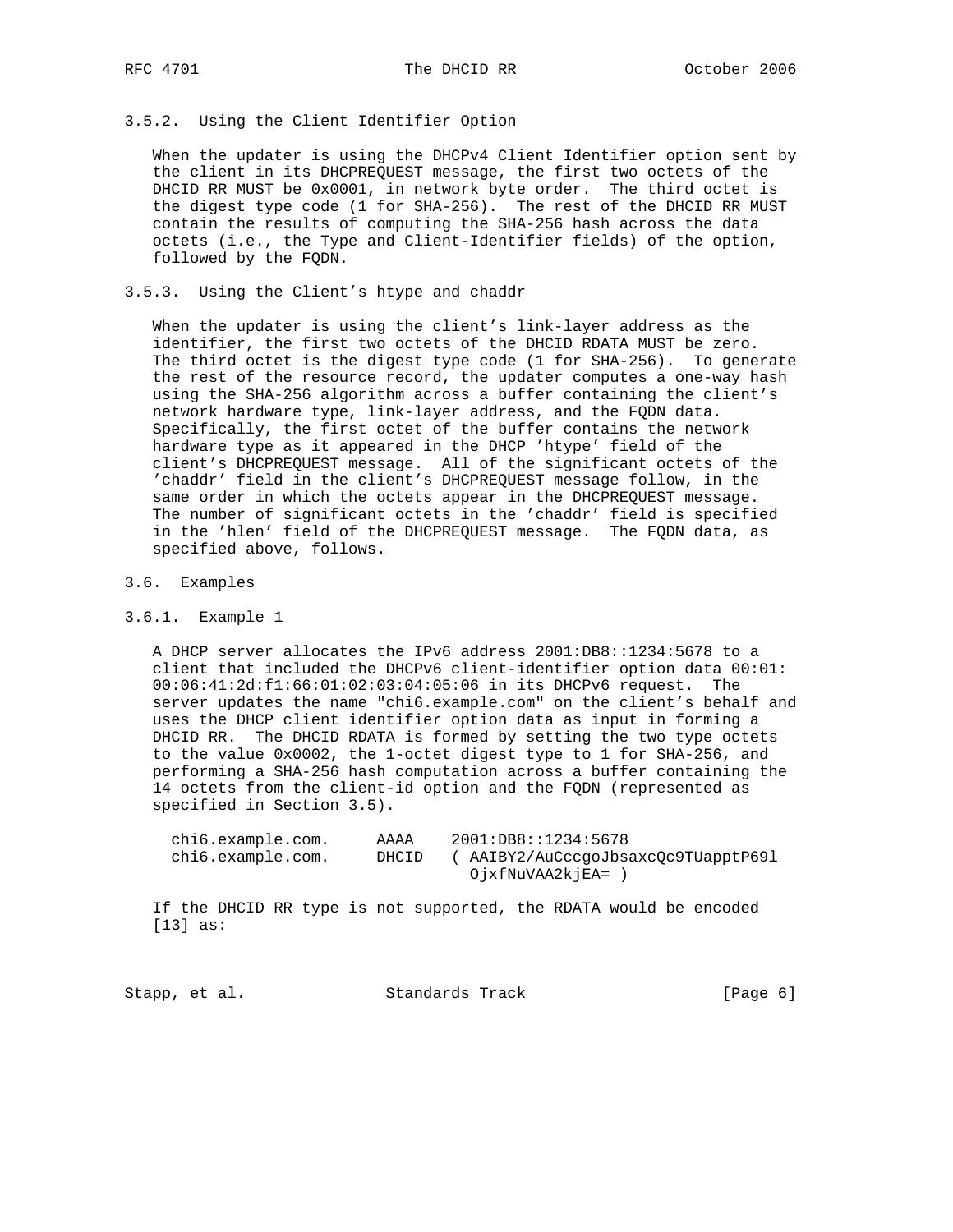\# 35 ( 000201636fc0b8271c82825bb1ac5c41cf5351aa69b4febd94e8f17cd b95000da48c40 )

3.6.2. Example 2

 A DHCP server allocates the IPv4 address 192.0.2.2 to a client that included the DHCP client-identifier option data 01:07:08:09:0a:0b:0c in its DHCP request. The server updates the name "chi.example.com" on the client's behalf and uses the DHCP client identifier option data as input in forming a DHCID RR. The DHCID RDATA is formed by setting the two type octets to the value 0x0001, the 1-octet digest type to 1 for SHA-256, and performing a SHA-256 hash computation across a buffer containing the seven octets from the client-id option and the FQDN (represented as specified in Section 3.5).

| chi.example.com. |       | 192.0.2.2                           |
|------------------|-------|-------------------------------------|
| chi.example.com. | DHCID | ( AAEBOSD+XR3Os/0LozeXVqcNc7FwCfOdW |
|                  |       | L3b/NaiUDlW2No=                     |

 If the DHCID RR type is not supported, the RDATA would be encoded [13] as:

 \# 35 ( 0001013920fe5d1dceb3fd0ba3379756a70d73b17009f41d58bddbfcd 6a2503956d8da )

# 3.6.3. Example 3

 A DHCP server allocating the IPv4 address 192.0.2.3 to a client with the Ethernet MAC address 01:02:03:04:05:06 using domain name "client.example.com" uses the client's link-layer address to identify the client. The DHCID RDATA is composed by setting the two type octets to zero, the 1-octet digest type to 1 for SHA-256, and performing an SHA-256 hash computation across a buffer containing the 1-octet 'htype' value for Ethernet, 0x01, followed by the six octets of the Ethernet MAC address, and the domain name (represented as specified in Section 3.5).

| client.example.com. |       | 192.0.2.3                           |
|---------------------|-------|-------------------------------------|
| client.example.com. | DHCID | ( AAABxLmlskllEOMVid57zHcWmEH3pCO6V |
|                     |       | ytcKD//7es/deY= ,                   |

 If the DHCID RR type is not supported, the RDATA would be encoded [13] as:

 \# 35 ( 000001c4b9a5b249651343158dde7bcc77169841f7a4243a572b5c283 fffedeb3f75e6 )

Stapp, et al. Standards Track [Page 7]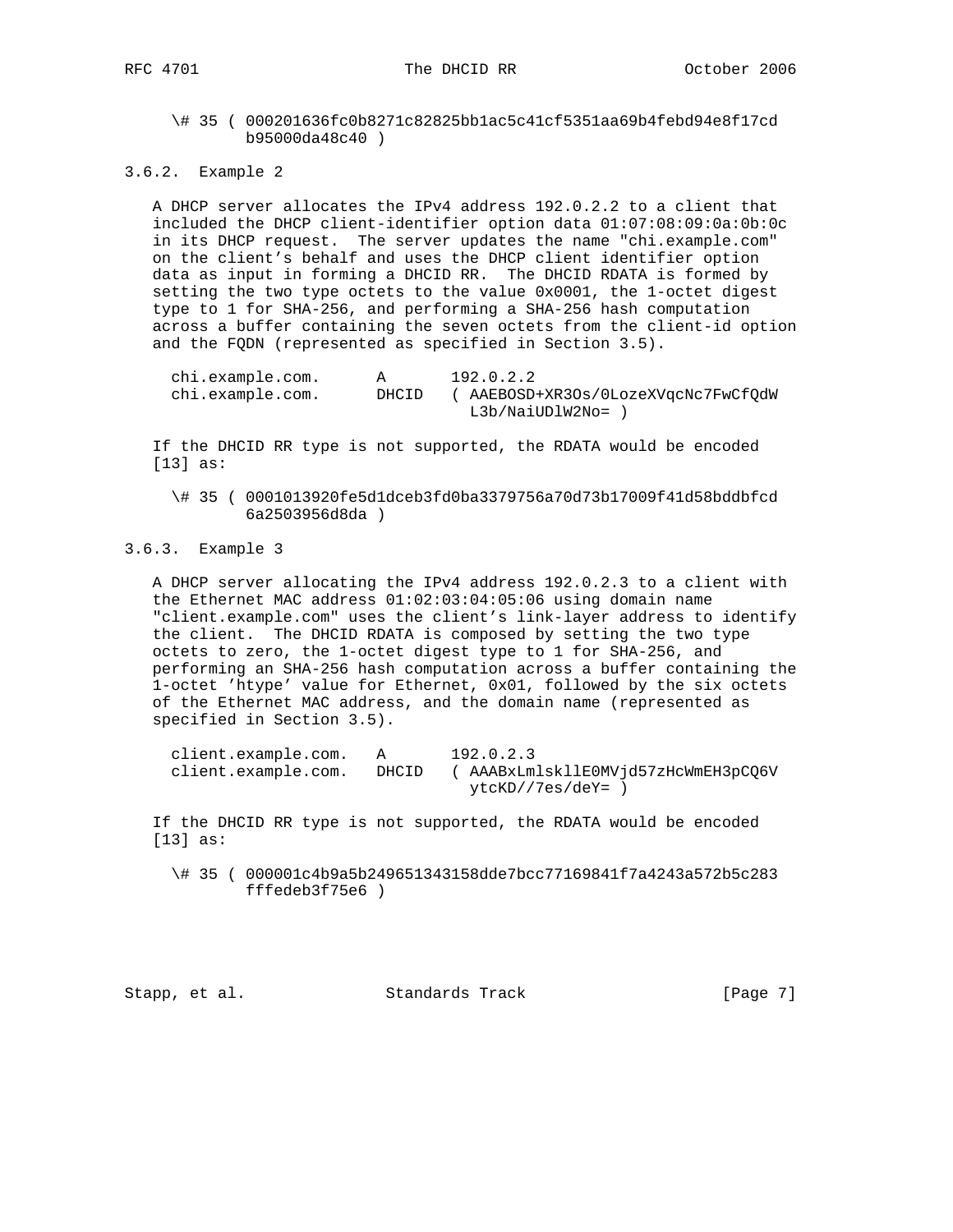### 4. Use of the DHCID RR

 This RR MUST NOT be used for any purpose other than that detailed in [1]. Although this RR contains data that is opaque to DNS servers, the data must be consistent across all entities that update and interpret this record. Therefore, new data formats may only be defined through actions of the DHC Working Group, as a result of revising [1].

### 5. Updater Behavior

 The data in the DHCID RR allows updaters to determine whether more than one DHCP client desires to use a particular FQDN. This allows site administrators to establish policy about DNS updates. The DHCID RR does not establish any policy itself.

 Updaters use data from a DHCP client's request and the domain name that the client desires to use to compute a client identity hash, and then compare that hash to the data in any DHCID RRs on the name that they wish to associate with the client's IP address. If an updater discovers DHCID RRs whose RDATA does not match the client identity that they have computed, the updater SHOULD conclude that a different client is currently associated with the name in question. The updater SHOULD then proceed according to the site's administrative policy. That policy might dictate that a different name be selected, or it might permit the updater to continue.

6. Security Considerations

 The DHCID record as such does not introduce any new security problems into the DNS. In order to obscure the client's identity information, a one-way hash is used. Further, in order to make it difficult to 'track' a client by examining the names associated with a particular hash value, the FQDN is included in the hash computation. Thus, the RDATA is dependent on both the DHCP client identification data and on each FQDN associated with the client.

 However, it should be noted that an attacker that has some knowledge, such as of MAC addresses commonly used in DHCP client identification data, may be able to discover the client's DHCP identify by using a brute-force attack. Even without any additional knowledge, the number of unknown bits used in computing the hash is typically only 48 to 80.

 Administrators should be wary of permitting unsecured DNS updates to zones, whether or not they are exposed to the global Internet. Both DHCP clients and servers SHOULD use some form of update authentication (e.g., [12]) when performing DNS updates.

Stapp, et al. Standards Track [Page 8]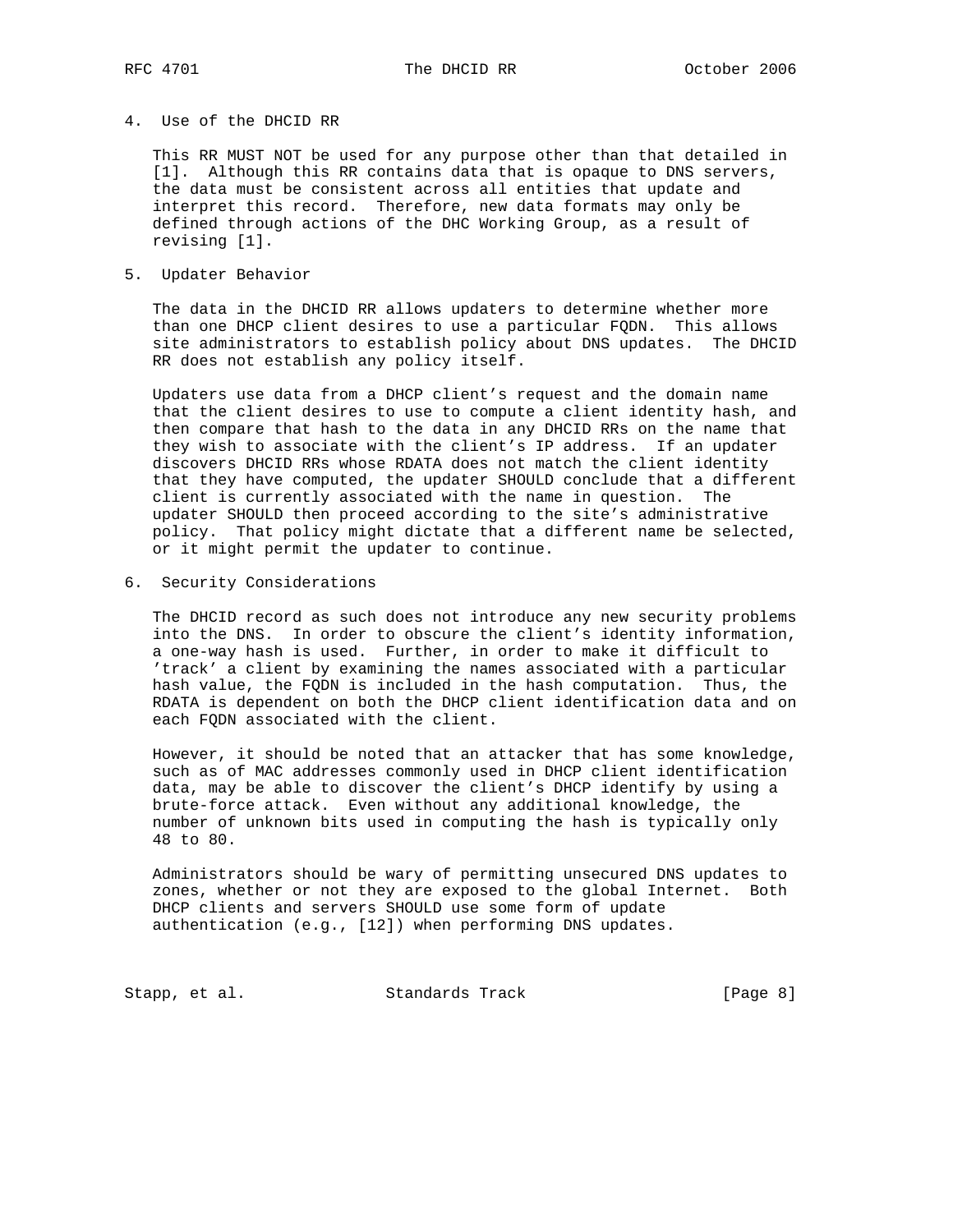### 7. IANA Considerations

IANA has allocated a DNS RR type number for the DHCID record type.

 This specification defines a new number-space for the 2-octet identifier type codes associated with the DHCID RR. IANA has established a registry of the values for this number-space. Three initial values are assigned in Section 3.3, and the value 0xFFFF is reserved for future use. New DHCID RR identifier type codes are assigned through Standards Action, as defined in [5].

 This specification defines a new number-space for the 1-octet digest type codes associated with the DHCID RR. IANA has established a registry of the values for this number-space. Two initial values are assigned in Section 3.4. New DHCID RR digest type codes are assigned through Standards Action, as defined in [5].

#### 8. Acknowledgements

 Many thanks to Harald Alvestrand, Ralph Droms, Olafur Gudmundsson, Sam Hartman, Josh Littlefield, Pekka Savola, and especially Bernie Volz for their review and suggestions.

- 9. References
- 9.1. Normative References
	- [1] Stapp, M. and B. Volz, "Resolution of Fully Qualified Domain Name (FQDN) Conflicts among Dynamic Host Configuration Protocol (DHCP) Clients", RFC 4703, October 2006.
	- [2] Bradner, S., "Key words for use in RFCs to Indicate Requirement Levels", BCP 14, RFC 2119, March 1997.
	- [3] Mockapetris, P., "Domain names concepts and facilities", STD 13, RFC 1034, November 1987.
	- [4] Mockapetris, P., "Domain names implementation and specification", STD 13, RFC 1035, November 1987.
	- [5] Narten, T. and H. Alvestrand, "Guidelines for Writing an IANA Considerations Section in RFCs", BCP 26, RFC 2434, October 1998.
	- [6] Lemon, T. and B. Sommerfeld, "Node-specific Client Identifiers for Dynamic Host Configuration Protocol Version Four (DHCPv4)", RFC 4361, February 2006.

Stapp, et al. Standards Track [Page 9]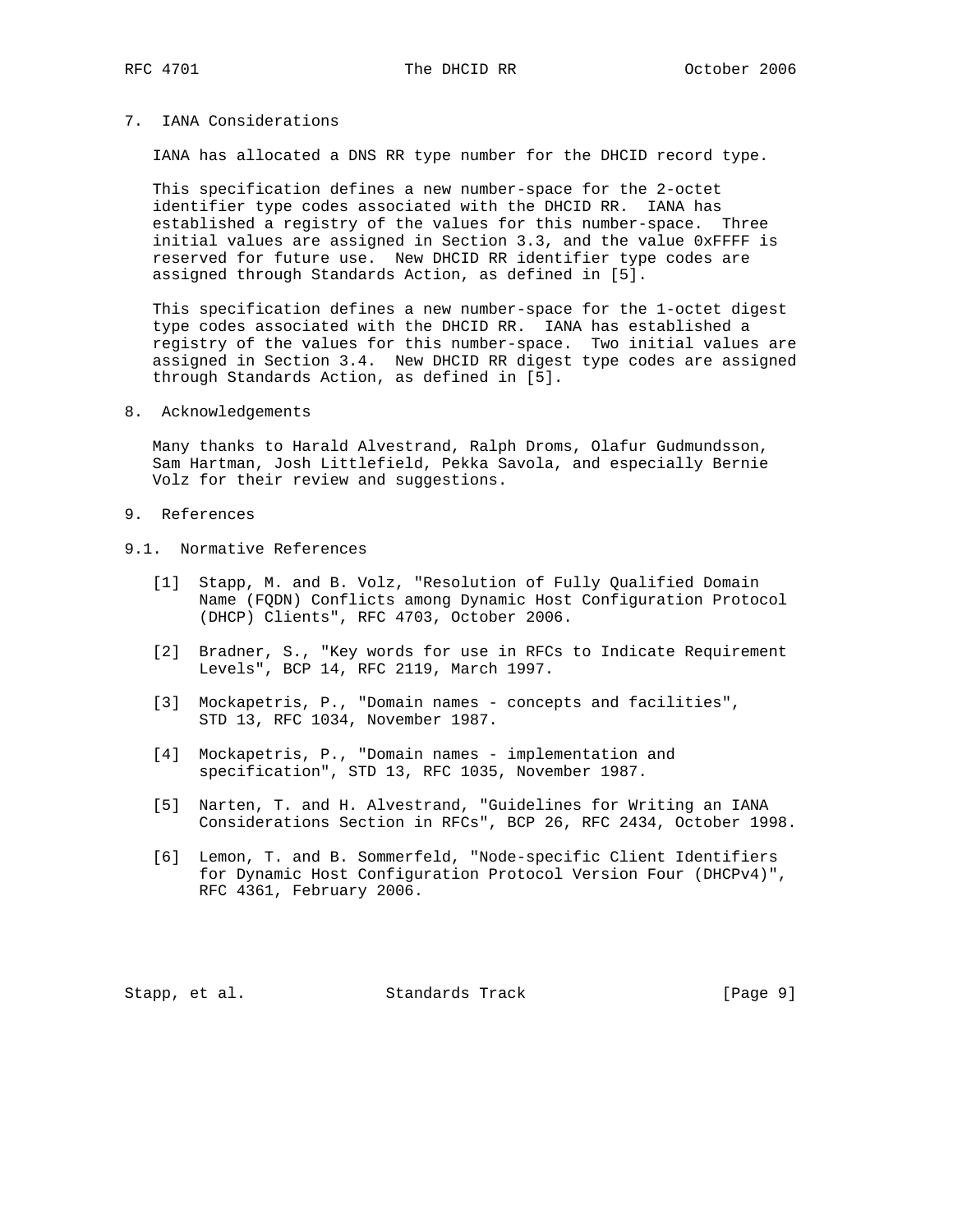# 9.2. Informative References

- [7] Droms, R., "Dynamic Host Configuration Protocol", RFC 2131, March 1997.
- [8] Josefsson, S., "The Base16, Base32, and Base64 Data Encodings", RFC 3548, July 2003.
- [9] Arends, R., Austein, R., Larson, M., Massey, D., and S. Rose, "Resource Records for the DNS Security Extensions", RFC 4034, March 2005.
- [10] Alexander, S. and R. Droms, "DHCP Options and BOOTP Vendor Extensions", RFC 2132, March 1997.
- [11] Droms, R., Bound, J., Volz, B., Lemon, T., Perkins, C., and M. Carney, "Dynamic Host Configuration Protocol for IPv6 (DHCPv6)", RFC 3315, July 2003.
- [12] Vixie, P., Gudmundsson, O., Eastlake, D., and B. Wellington, "Secret Key Transaction Authentication for DNS (TSIG)", RFC 2845, May 2000.
- [13] Gustafsson, A., "Handling of Unknown DNS Resource Record (RR) Types", RFC 3597, September 2003.

Stapp, et al. Standards Track [Page 10]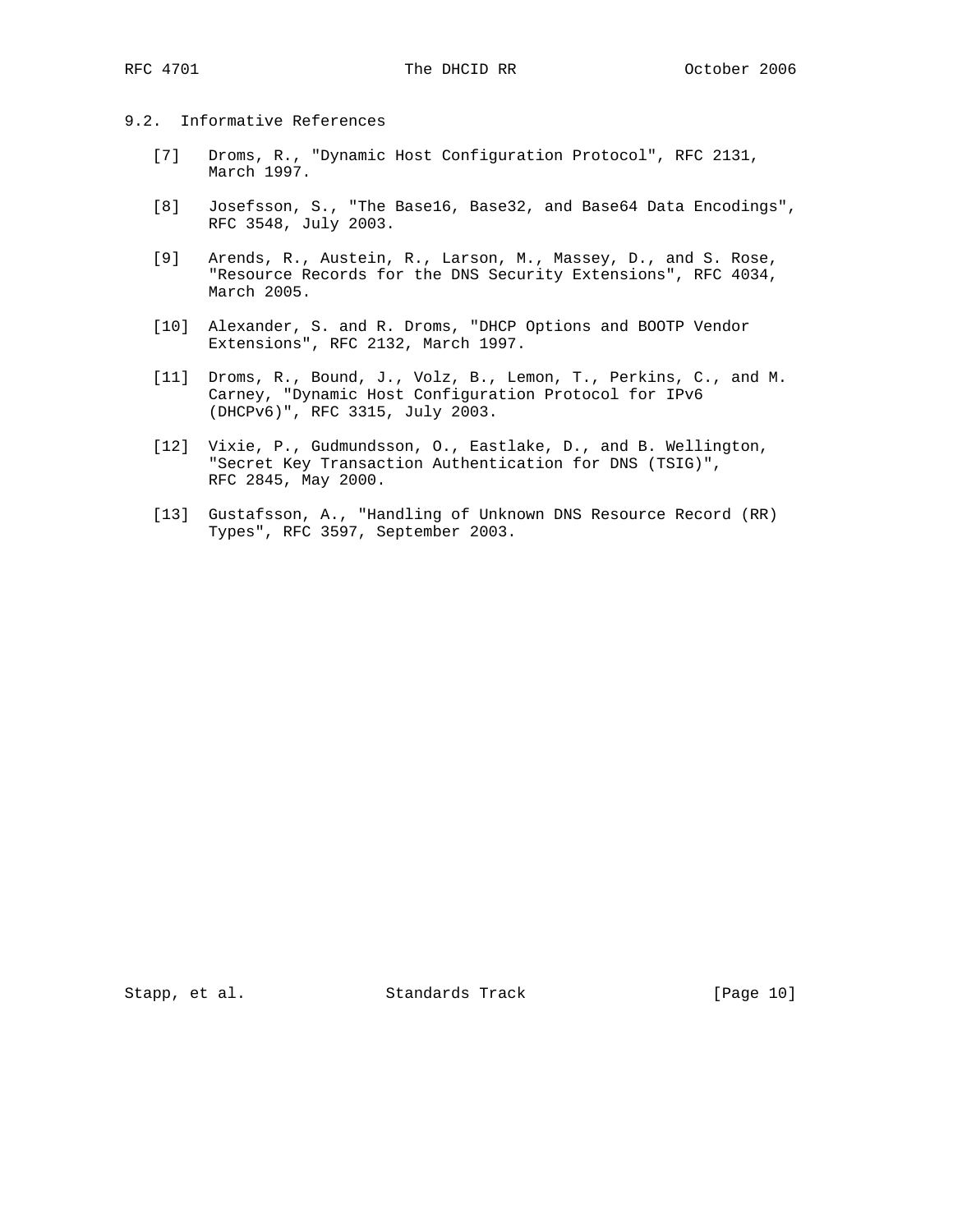Authors' Addresses

 Mark Stapp Cisco Systems, Inc. 1414 Massachusetts Ave. Boxborough, MA 01719 USA

 Phone: 978.936.1535 EMail: mjs@cisco.com

 Ted Lemon Nominum, Inc. 950 Charter St. Redwood City, CA 94063 USA

EMail: mellon@nominum.com

 Andreas Gustafsson Araneus Information Systems Oy Ulappakatu 1 02320 Espoo Finland

EMail: gson@araneus.fi

Stapp, et al. Standards Track [Page 11]